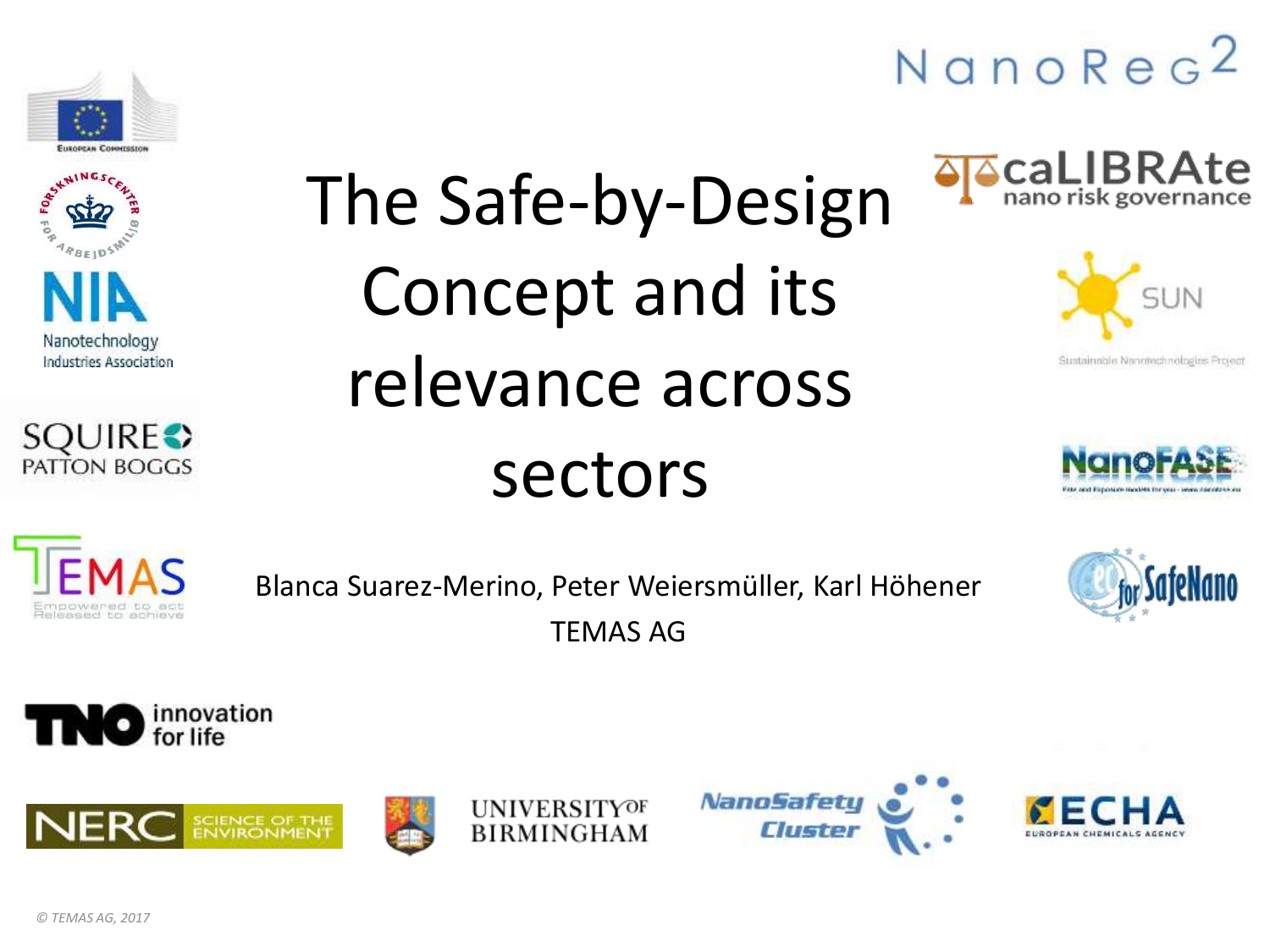

- SbD Concept
- Output from industrial interviews

Webinar NIA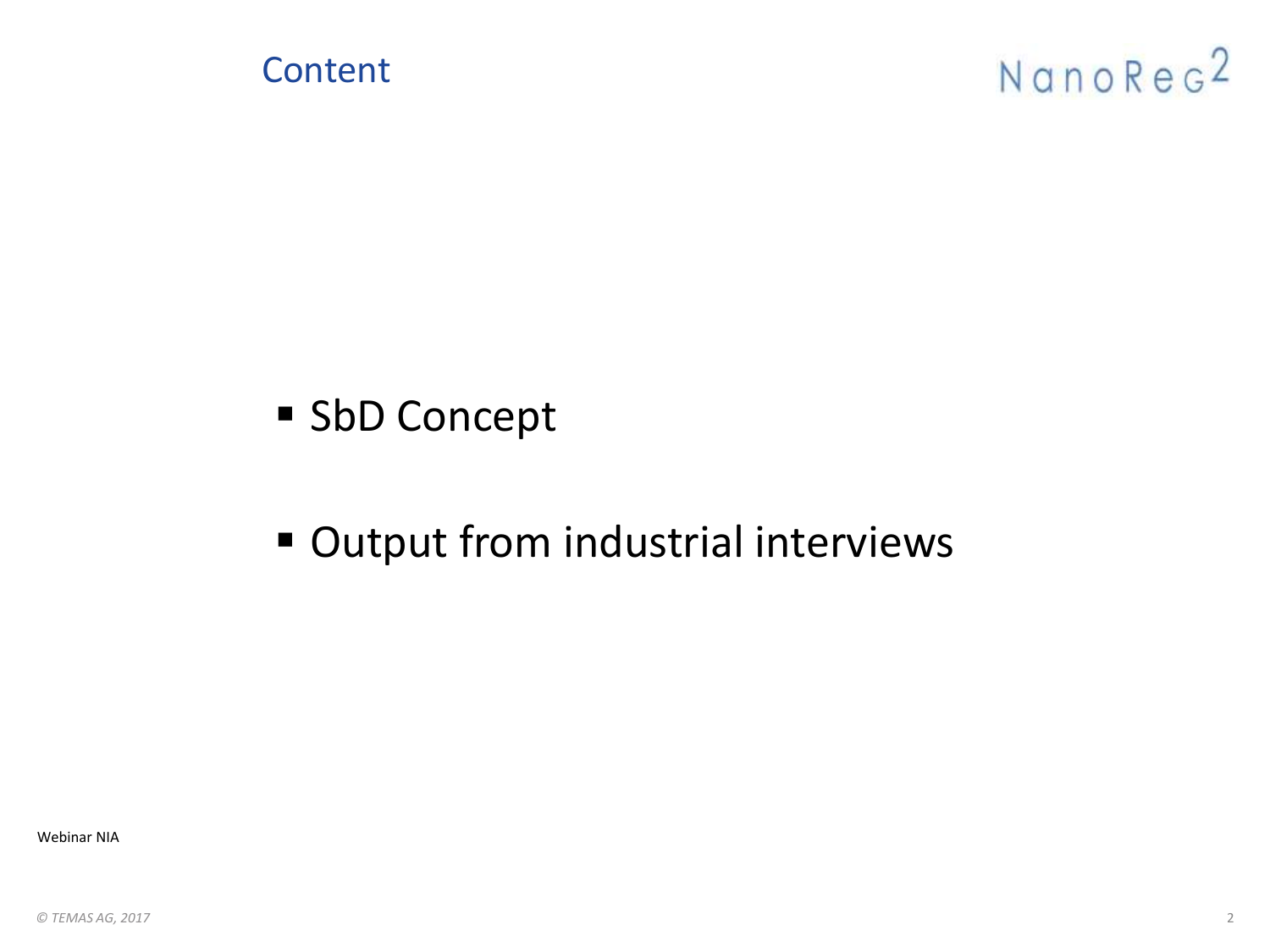### Definition and goals of NANoREG Safe-by-Design (SbD)

Methodic supporting instrument / procedure:

- For industrial research, innovation, and development projects
- Along the whole value chain
- Driven and motivated by regulatory requirements
- Not a risk assessment (RA)

■ Not a lisk assessment (IOC) But: **vital part** of the SbD process<br>■ Not a life cycle assessment (LCA) But: **vital part** of the SbD process

**Goals of Safe-by-Design**

- ➢ **Safer** nanomaterials and nano inspired products
- ➢ Application of the **precautionary principle**
- ➢ Identification of uncertainties and risk potentials **as early as possible**
- ➢ **Active management** for the reduction / elimination of risk potentials
- ➢ **Transparency** regarding safety relevant data and information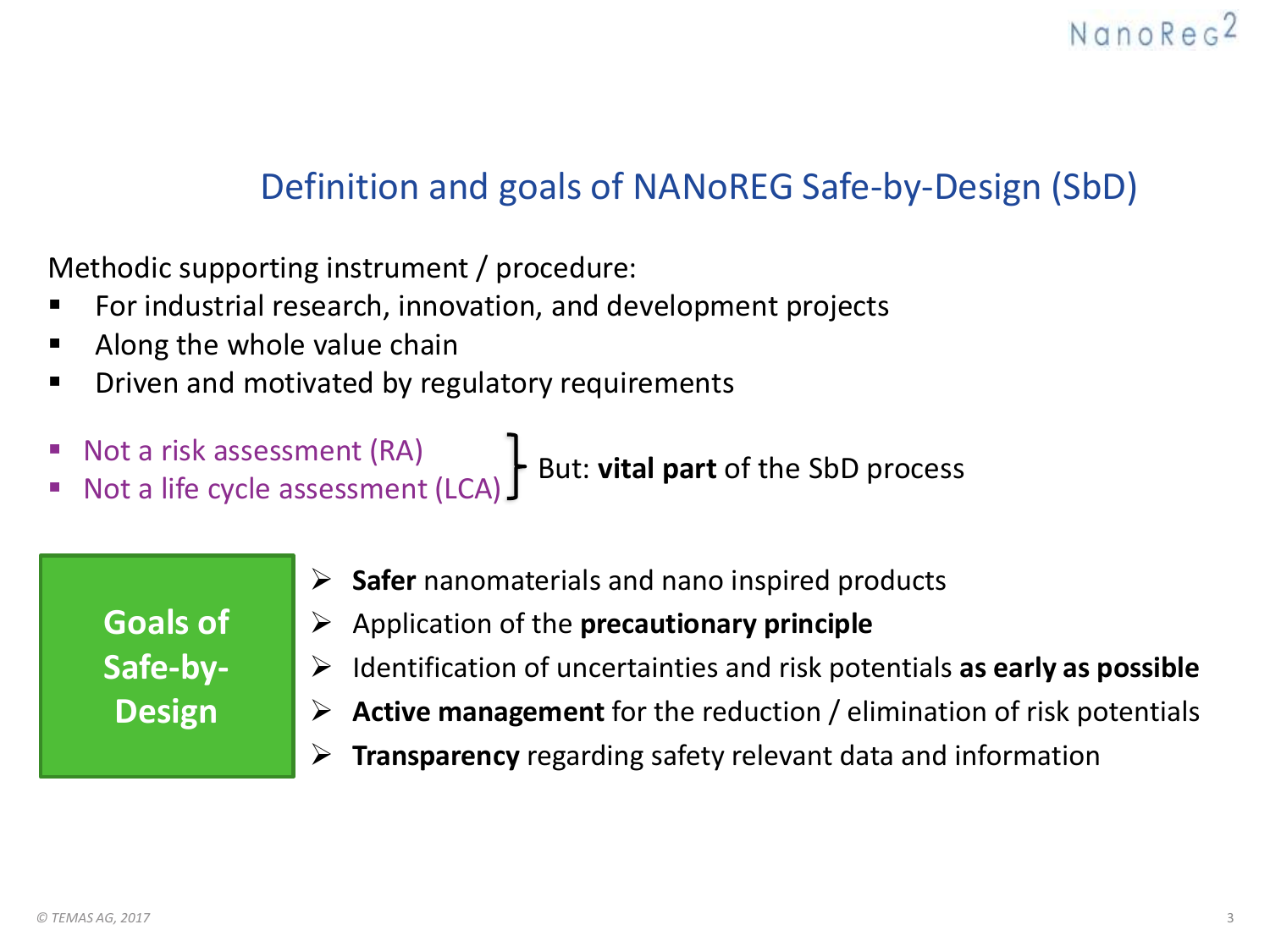### Initial position – Why safe by Design

Necessity of the EU to regulate manufactured nanomaterials (MNM)  $\rightarrow$  challenges:

- Well known bulk materials often behave different in the nanometer regime
- Necessity of generally accepted test methods for the characterisation of MNM
- Lack in concepts for EHS risk estimation of nano inspired innovations

#### Safe-by-Design ↔ NANoREG Safe-by-Design

- , but  $\rightarrow$  SbD is nothing new,  $>$  10 years applied in the engineering sector
- Clear definition of an SbD concept
- Practical application of the concept in industrial projects<br> $R \neq 2$



#### **Project citations:**

*"Providing legislators with a set of tools for risk assessment and decision making instruments (…) including exposure monitoring and control, for (…) nanomaterials used in products"*

NanoRec<sup>2</sup>

*"policy makers (…) should be stimulated and supported to take up and implement the results of NANoREG"*

*"establish SbD as a fundamental pillar in the validation of a novel manufactured nanomaterial"*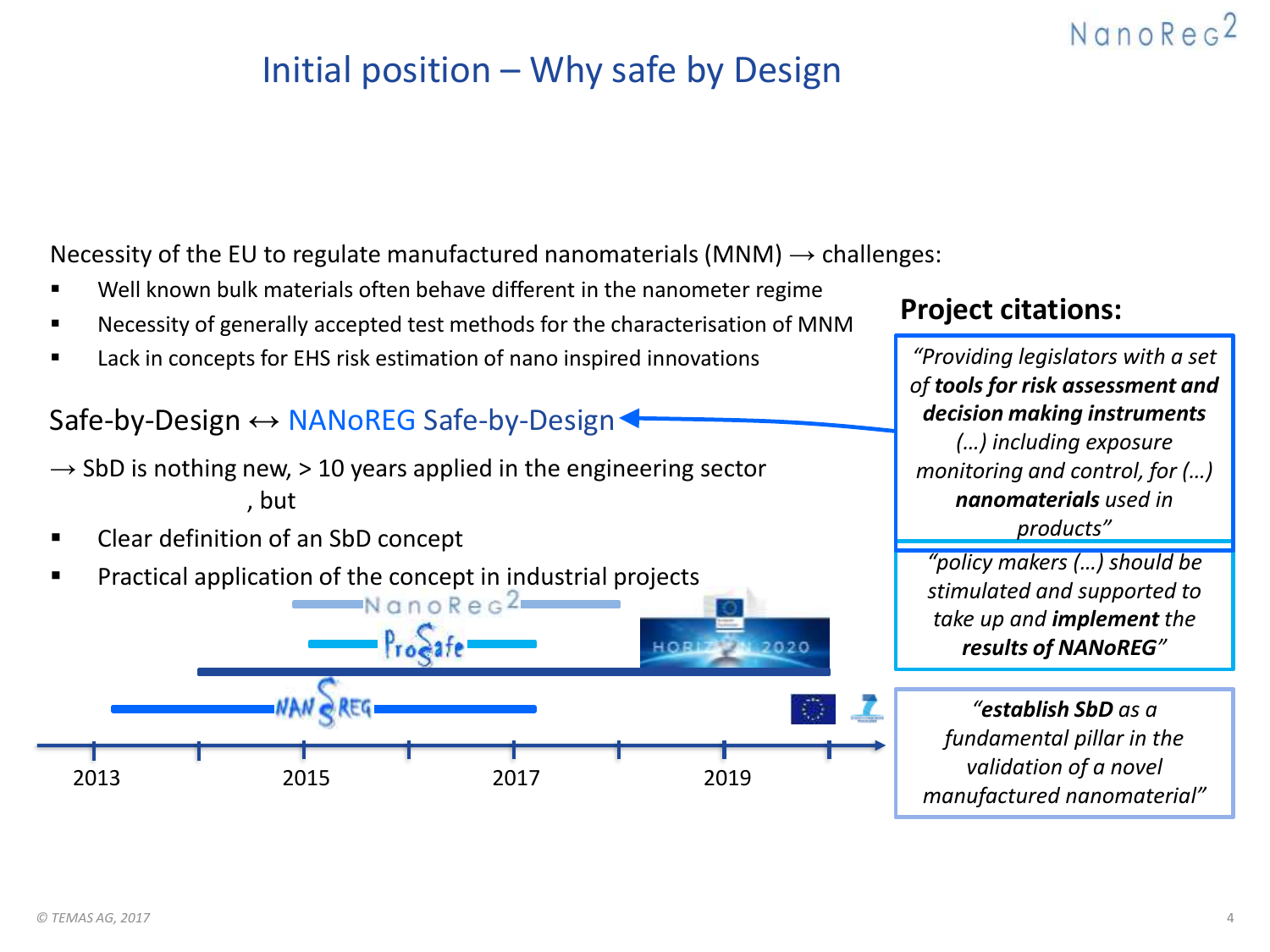### Safety aspects and design aspects of SbD leading to a balancing of use, cost, and safety / risk

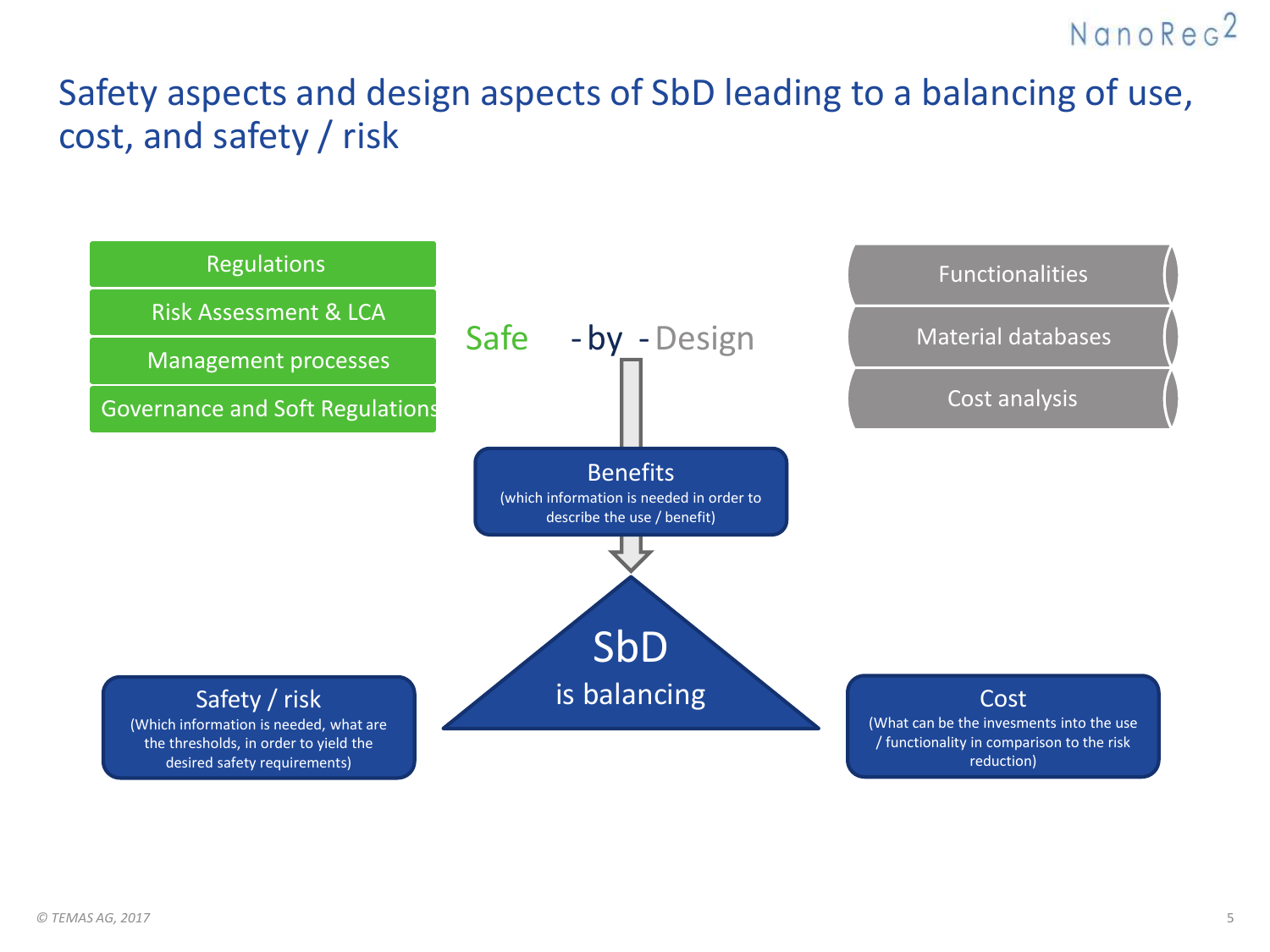### The conceptual pillars of Safe-by-Design (SbD)



NanoRec<sup>2</sup>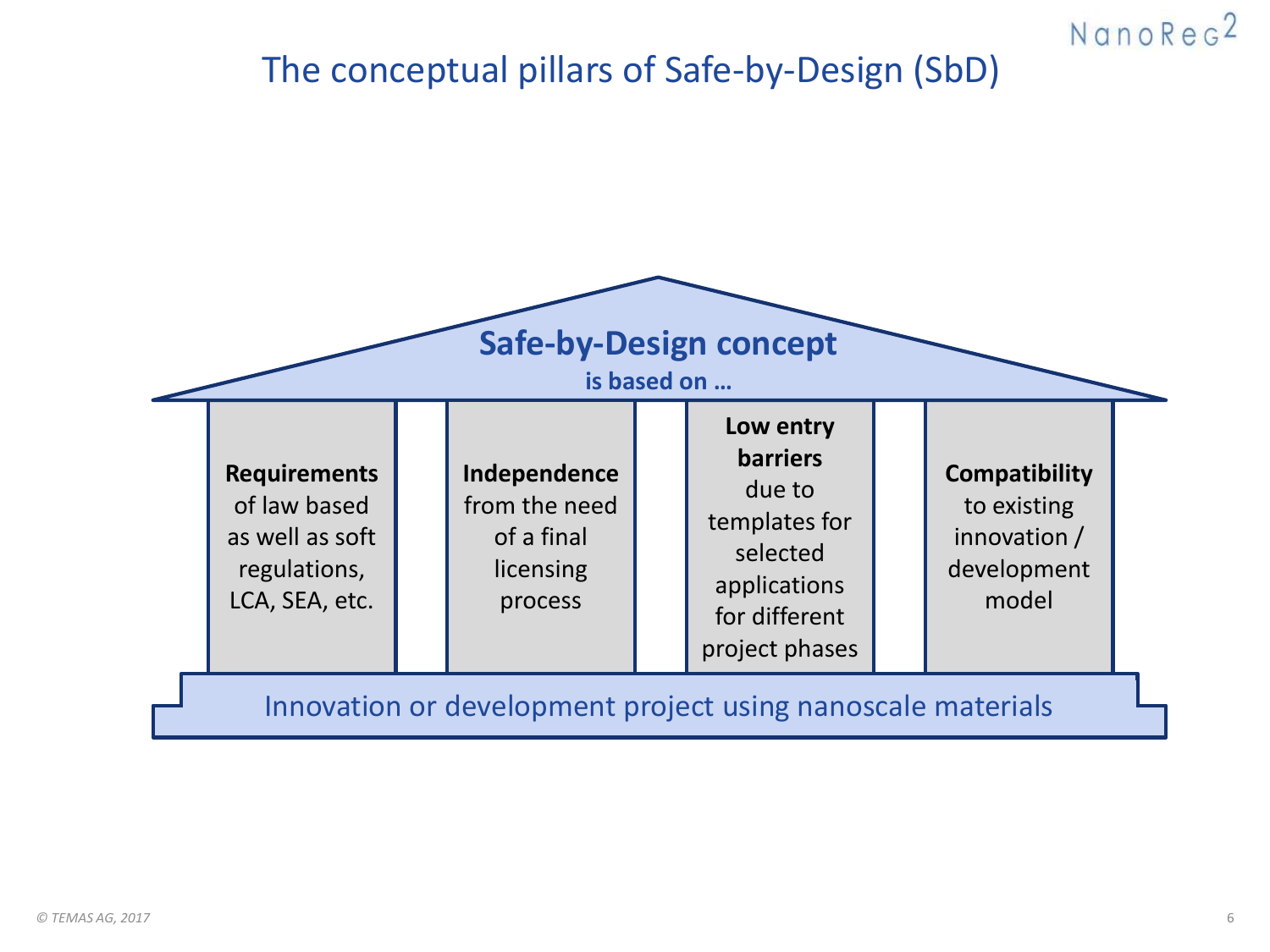### Core elements of the SbD concept

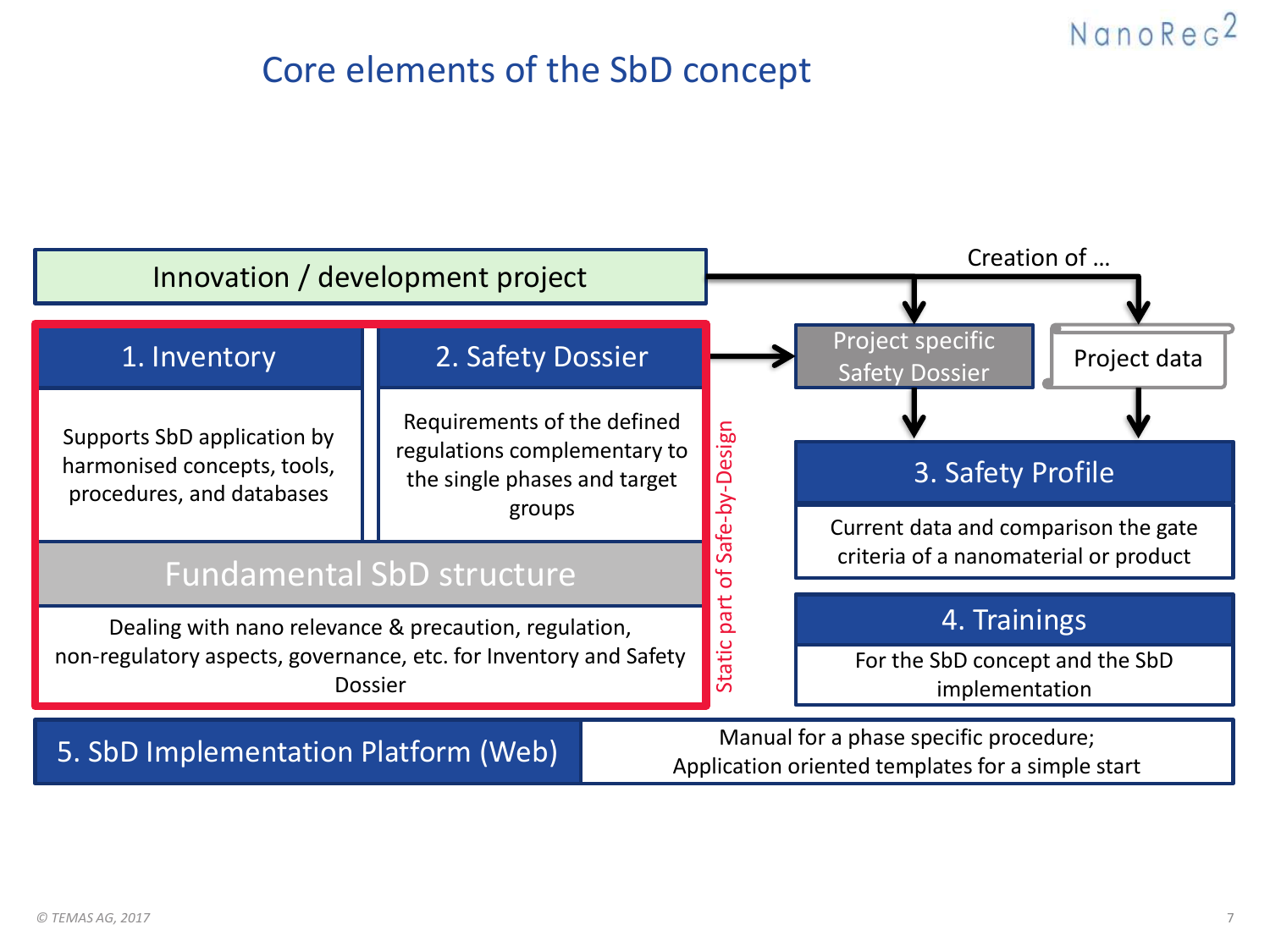## ■ Results from industrial interviews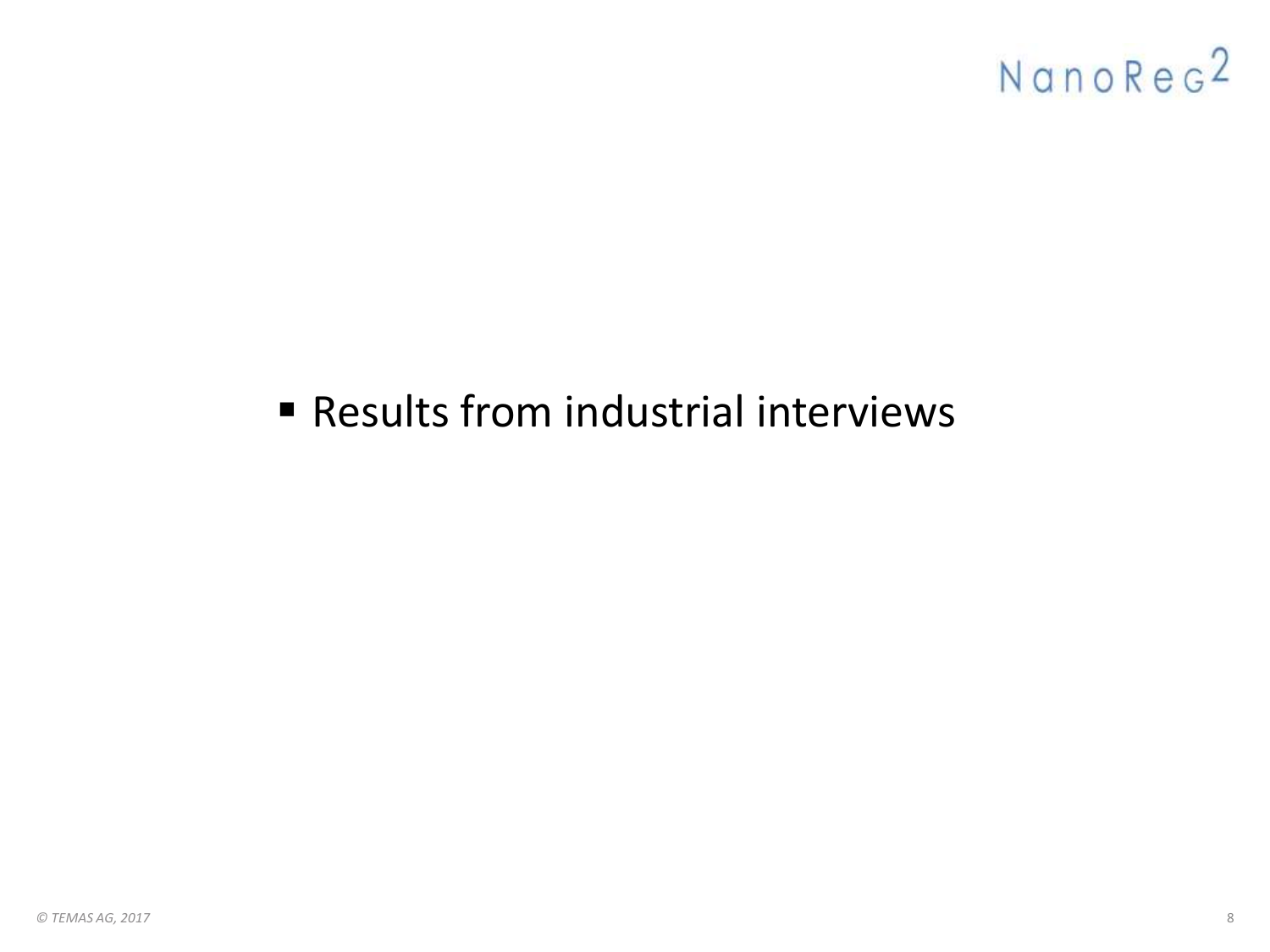



- 1. Identifying potential barriers based on interviews with individually selected potential industrial companies from different industrial sectors.
- Identification of barriers from the knowledge exchange between NANoREG and Prosafe
- 3. To provide guidelines on how to prevent, reduce and overcome such barriers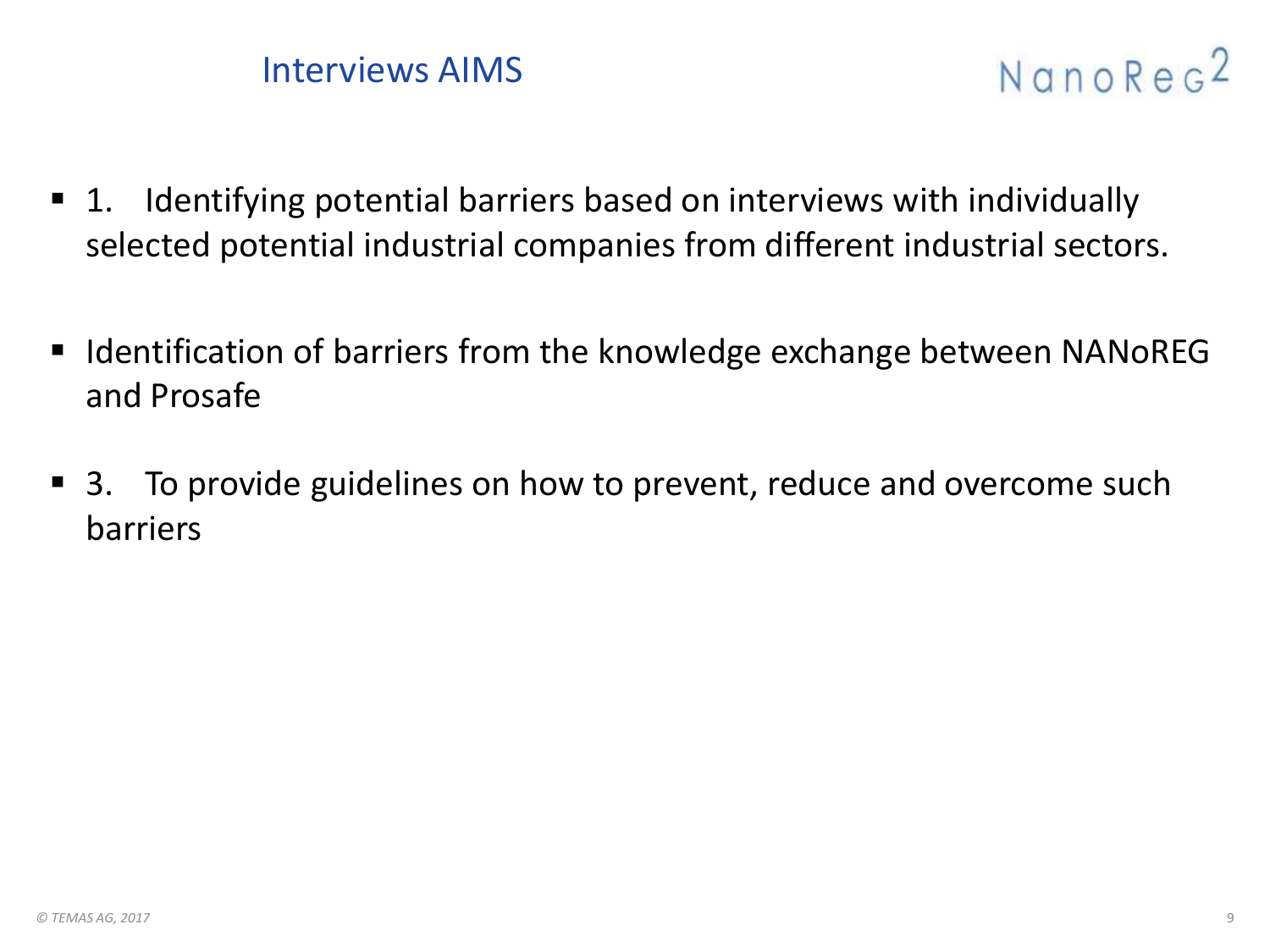### Interviews - STRATEGY

## NanoReg<sup>2</sup>

Feedbacks from the SbD trainings.

- a. Concept training
- b. Implementation training

Feedbacks from the application of the web based SbD implementation platform

Governmental organisations on the process to prepare regulators for innovations.



Interviews with individual industrial companies for the application of SbD outside NanoReg2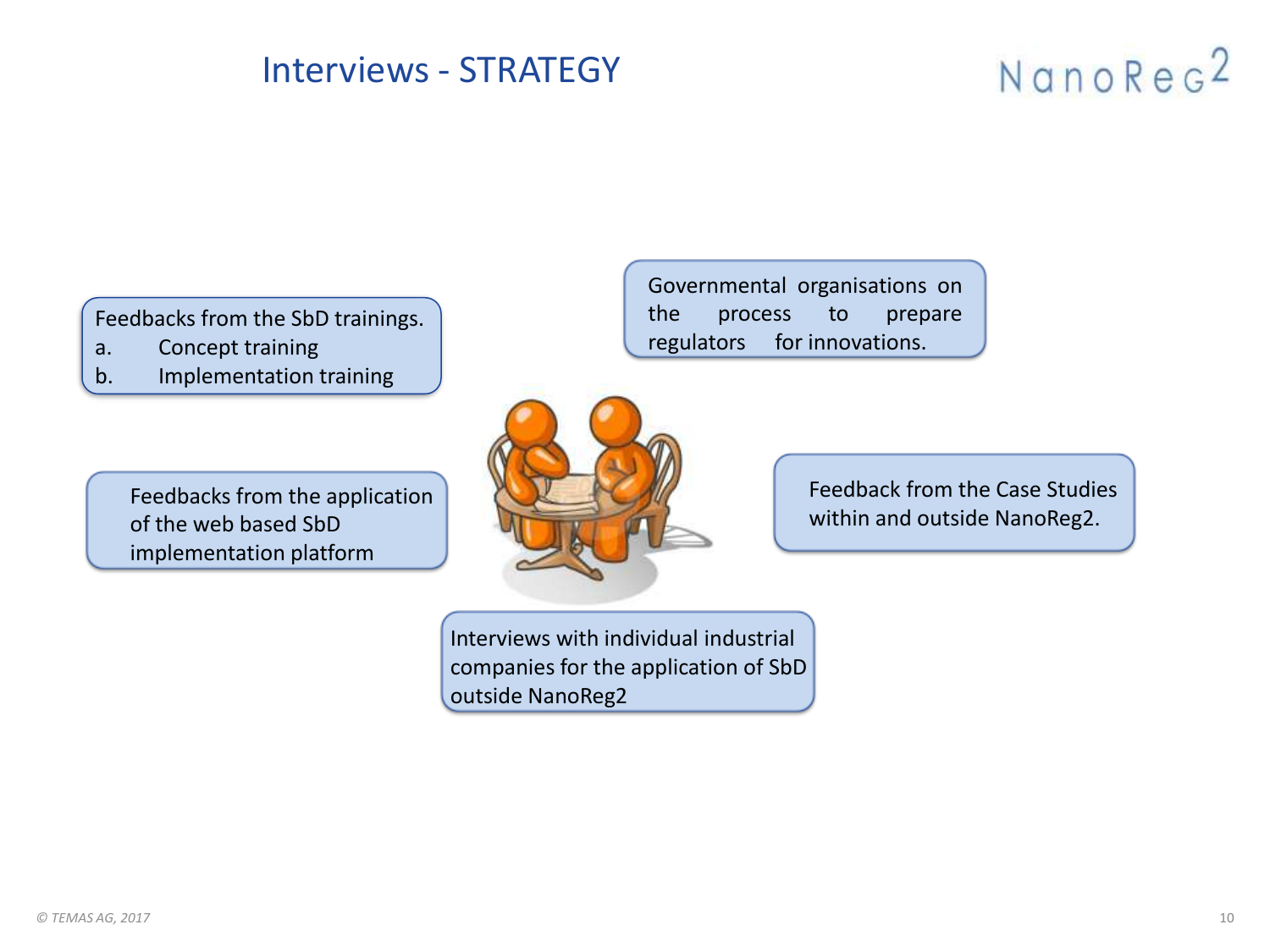#### Interviews - SECTORS

## NanoReg<sup>2</sup>

Companies were either Swiss or their headquarters were located in Switzerland and are registered within the Swiss Innovation Promotion Agency under the Nanotechnology sector.



**Cosmetics** Pharmaceuticals Medical Implants Dental **Textiles** ENM dyes Food Packaging **Insurance**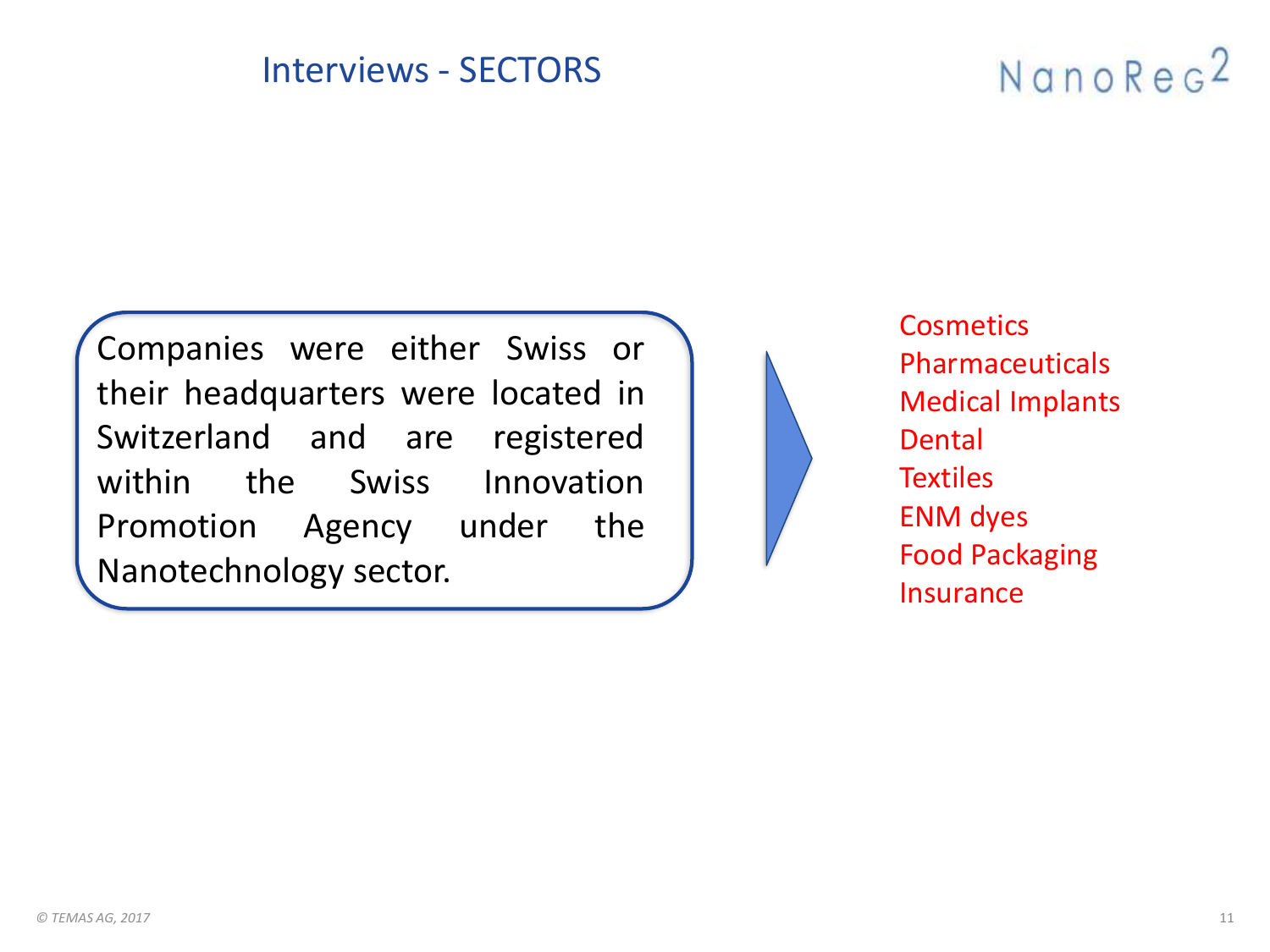### Interviews TOOLS- Questionnaire

- Introduction: Q1-5 (Reference questions)
- **Needs and resources of the company:**  $Q6 11$ **:** 
	- Declaration
	- Regulatory prerequisites
	- General safety precaution
- Desired functions and outcome of applying the SbD-IP in R&D: Q12-17
	- Scope of results
	- Flexibility
	- Support
	- Relevance

NanoReg<sup>2</sup>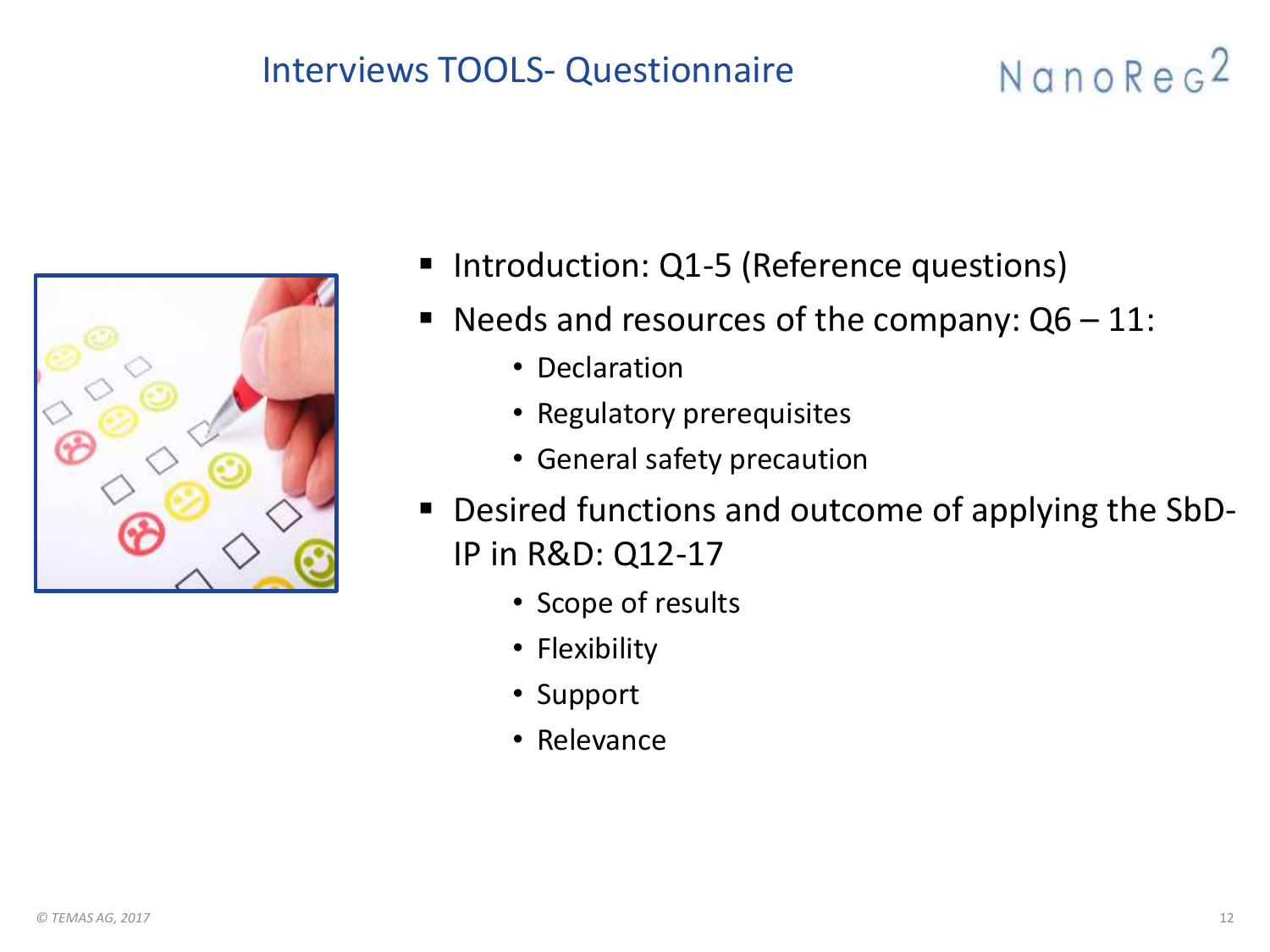#### Interviews - RESULTS

## NanoReg<sup>2</sup>

- Question (6) Is there a need for explanation about product safety towards customers/suppliers? Generally, there is the assumption that the supplier has declared conformity about the materials; therefore there is little concern about an altered risk in the finished product
- Question (7) Is there a use of MNM databases? Answers are highest at "MNM dye", "Insurance", "Dental" sectors, other sectors may opt for conventional materials
- Question (9) What kind of Risk evaluation method do you use?

Low usage of risk evaluation methods due to standardised procedures in production with the exception of the Insurance sector

■ Question (10) Early detection of uncertainties and risks Highest ranks at the Dental, Insurance and Cosmetic sectors, here the opinion of customer organizations plays a role.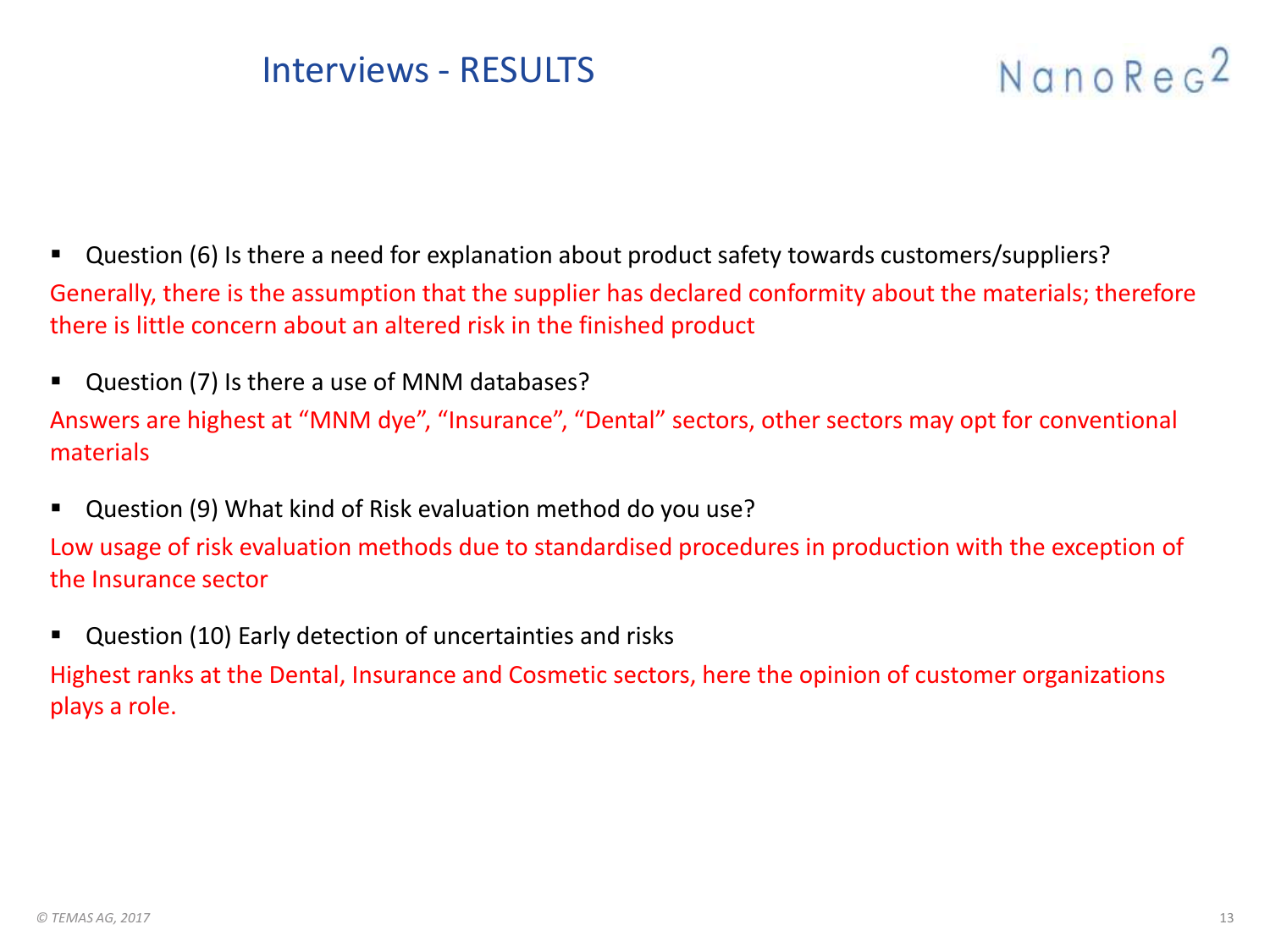#### Interviews - RESULTS

## NanoReg<sup>2</sup>

- Question (11) Which king of Project management tools do you use? All sectors use management solutions adjusted to their needs
- Question (12) Expectations from the application of SbD?

Low expectations since most companies seldom developed new materials in-house

Question (14) Is it important to you to received a customized safety profile after each phase of your project?

This was not commonly seen as a necessary step. Only companies in the secondary economic sector have a need for a highly customized SbD implementation platform

6. Question (15,16, 17) How relevant would trainings be for you?

Most companies see it as essential, that the Safe- by- Design SbD platform is being explained and properly implemented in the R&D process. Quite a number of companies are interested in a pilot installation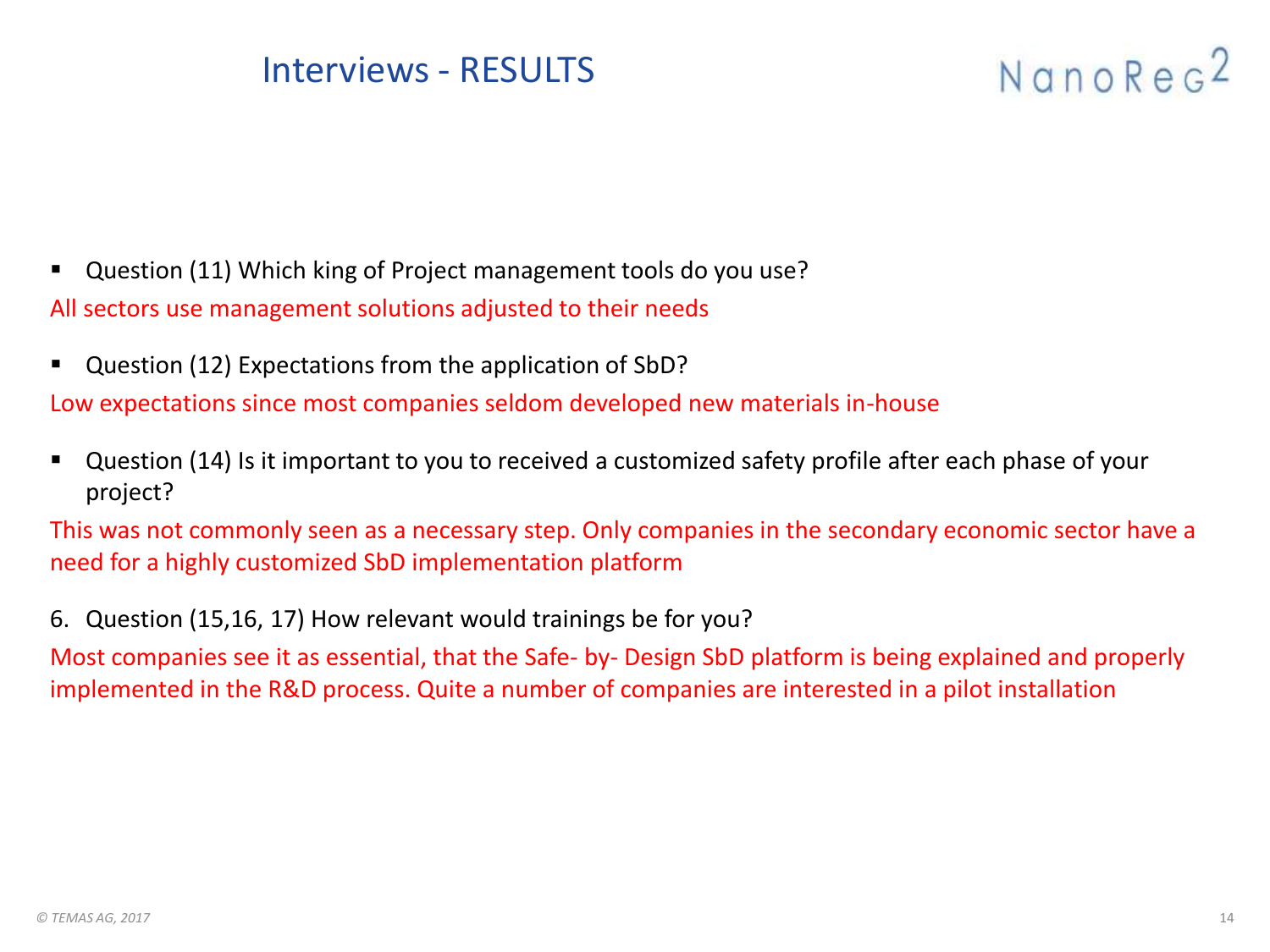#### Interviews - RESULTS

## NanoReg<sup>2</sup>

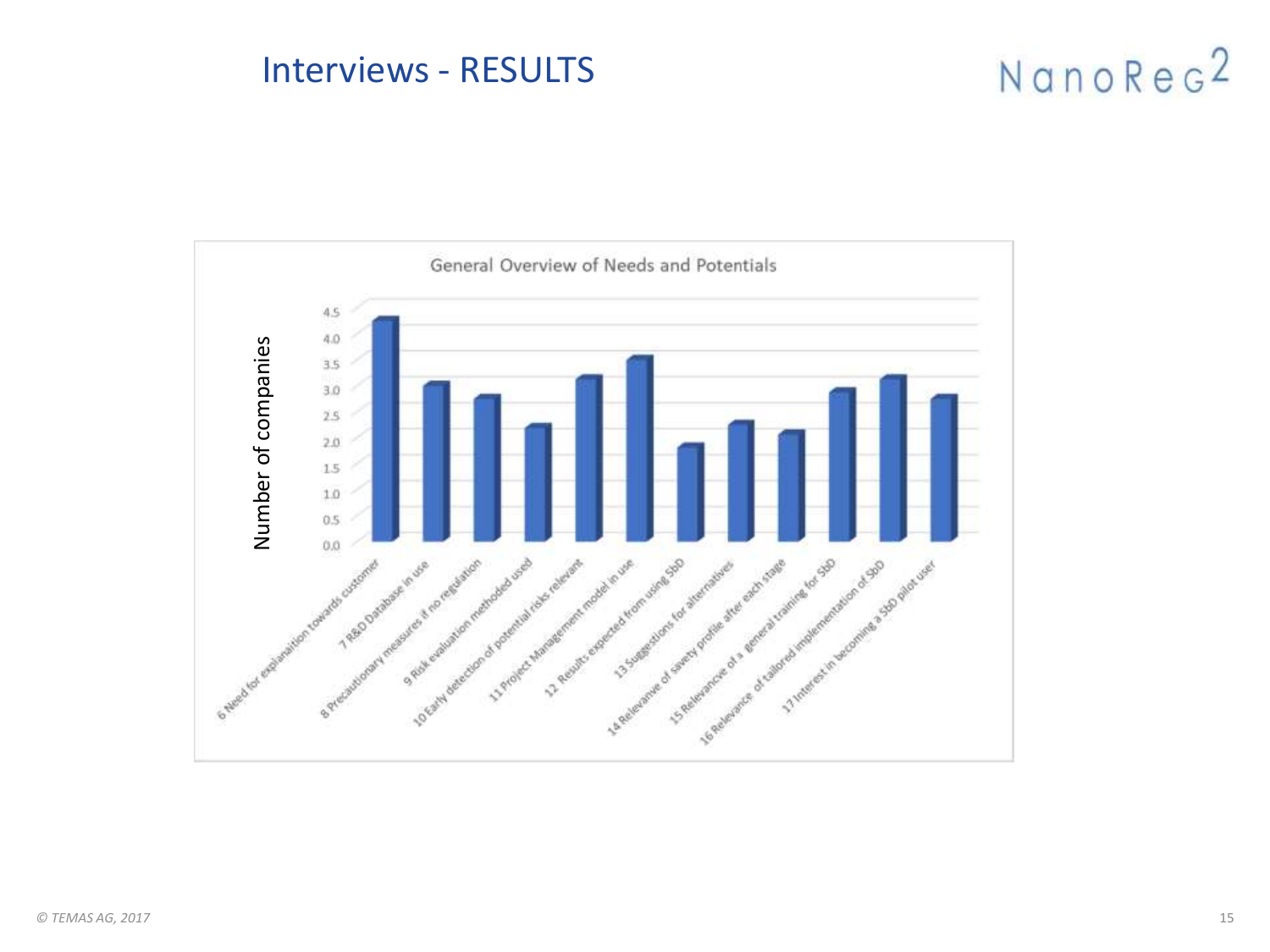### Interviews – IDENTIFIED BARRIES/SOLUTIONS

| <b>Issue</b>                                                                                                                            | <b>Barrier</b>                                                                                                                              | <b>Approach to overcome barrier</b>                                                                                                                                                                                        |
|-----------------------------------------------------------------------------------------------------------------------------------------|---------------------------------------------------------------------------------------------------------------------------------------------|----------------------------------------------------------------------------------------------------------------------------------------------------------------------------------------------------------------------------|
| Safe-by-Design (SbD) concept<br>from NANoREG as backbone<br>for the implementation                                                      | The implementation of the SbD<br>concept is too complex.                                                                                    | Elaboration<br>the<br>Safe-by-Design<br><sub>of</sub><br>implementation Platform                                                                                                                                           |
| The implementation of the<br><b>NANOREG Safe-by-Design</b><br>concept is driven by the needs<br>of the applied regulation.              | Concepts, tools, procedures and<br>databases for early Phases of a<br>project are rare and not direct<br>linked to the requirements and     | Introducing the Safety Profile with a<br>comparison between "Gate values" and<br>the actual measured or estimated values.                                                                                                  |
| The support of the "Safety"<br>aspects within the<br>implementation of Safe-by-<br>Design is much stronger than<br>the "Design" aspect. | Industry (mainly SMEs) sees the<br>additional<br>safety<br><i>issues</i><br>as<br>an<br>burden and not a benefit to save<br>time and costs. | Complement the SbD implementation<br>with:<br>Soft Regulation factors (supporting<br>the marketing aspects)<br>a stronger support of the "Design"<br>۰<br>part with an additional focus on<br>functionalities of materials |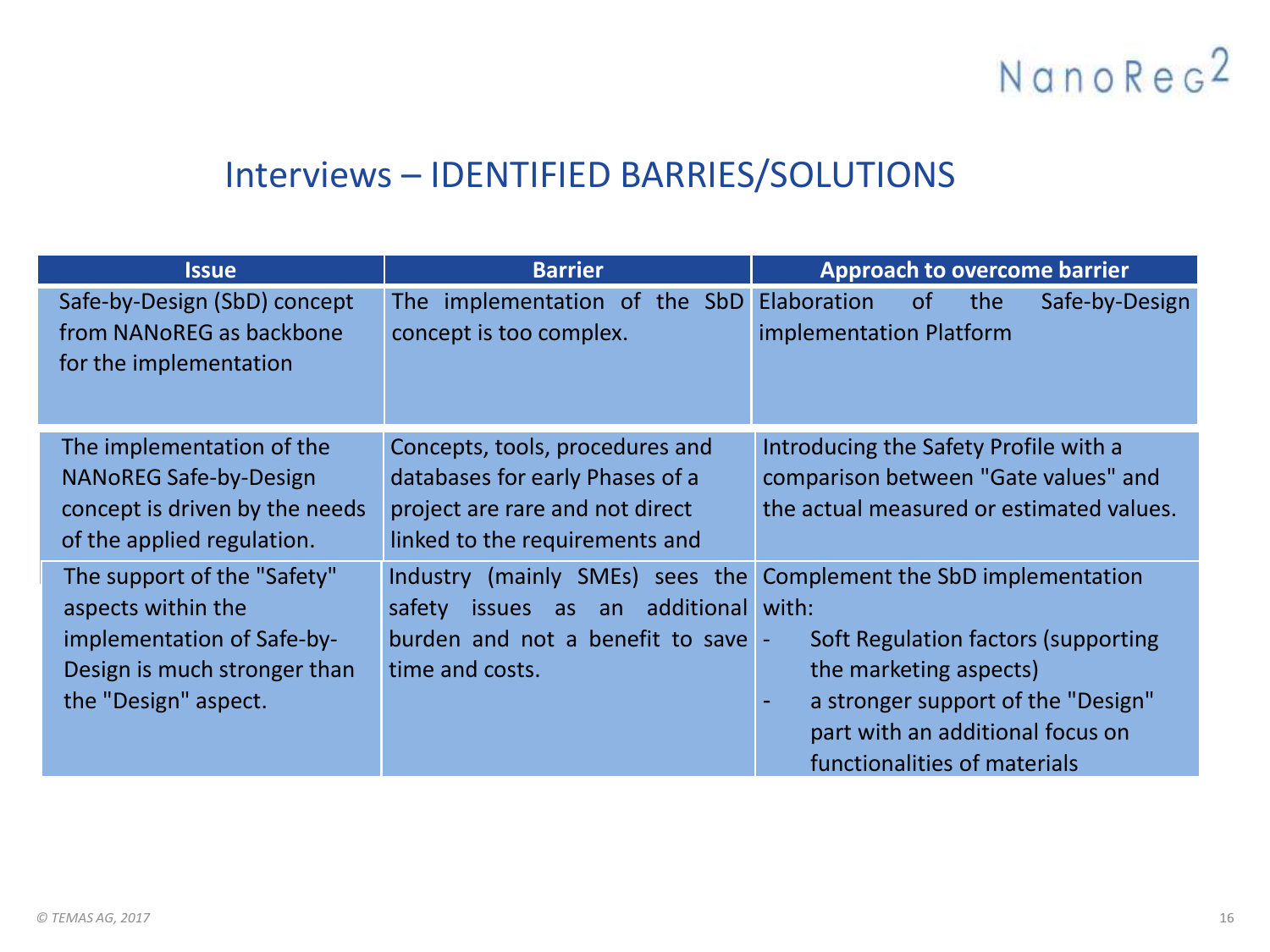#### NanoReg<sup>2</sup> Interviews – OTHER POTENTIAL BARRIERS







**Lack of Trust** 

**Lack of resources Lack of knowledge**